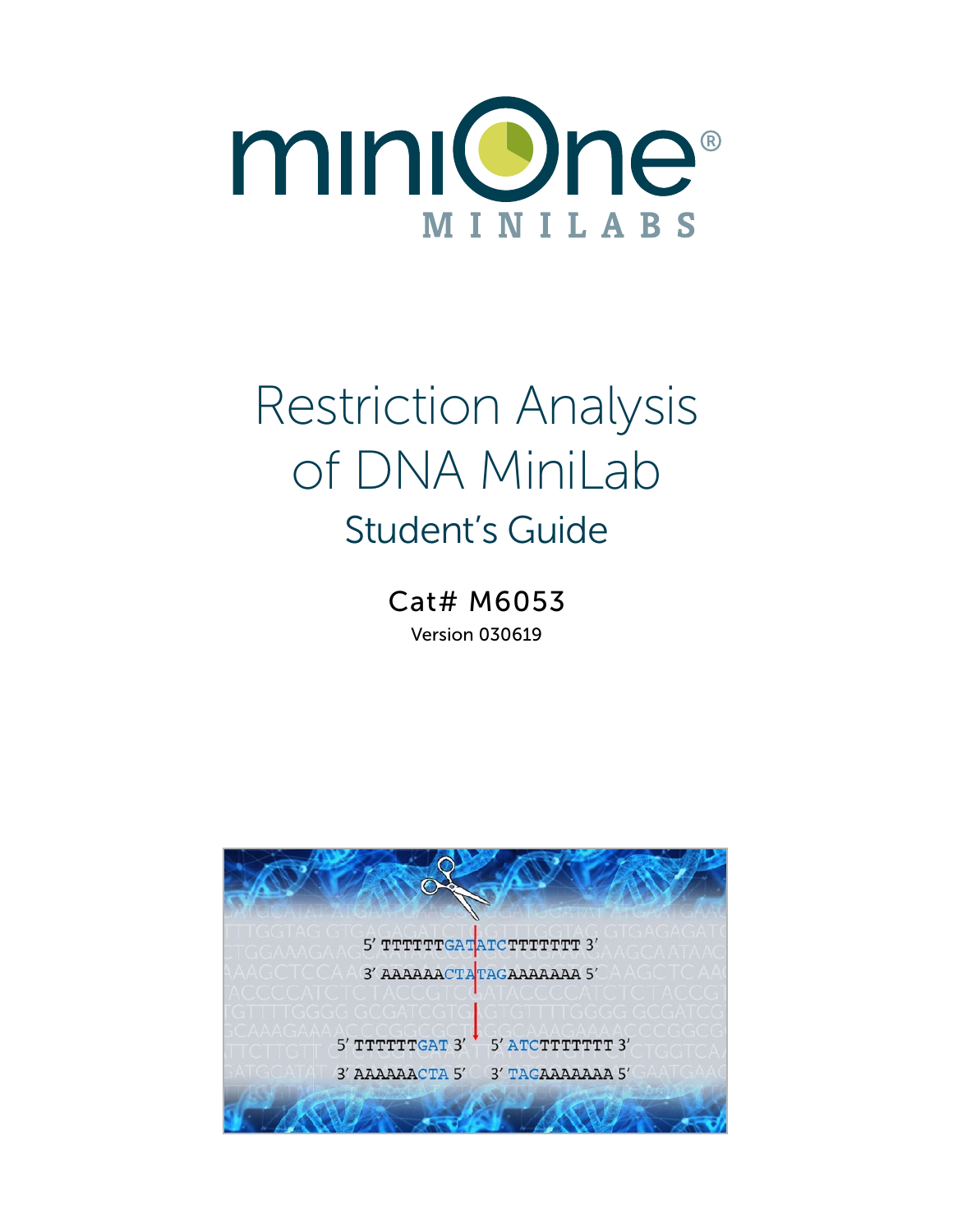# Table of Contents

**SVSTEMS** 

| Objectives                        | $\mathsf{2}^{\mathsf{1}}$ |
|-----------------------------------|---------------------------|
| Laboratory Safety                 | $\mathsf{2}^{\mathsf{2}}$ |
| Introduction                      | 3                         |
| <i><u><b>Instructions</b></u></i> | 6                         |
| <b>Results and Analysis</b>       | 10                        |
| Appendix A - Gel Electrophoresis  | 14                        |
| Appendix B - Recommended Reading  | 15                        |

### **Objectives**

This hands-on MiniLab kit provides pre-cut DNA samples, a DNA sample and restriction enzymes for students to perform a restriction digest to analyze the results on the MiniOne® Electrophoresis System. Students will explore the mechanism of restriction enzyme digestion and its use in biotechnology. Students predict the size of the restriction fragments from a DNA sequence and test their prediction by running the samples on an agarose gel and estimating fragment sizes by comparison to the bands in the DNA marker, using the pre-cut DNA samples as controls.

# Laboratory Safety

- 1. Wear lab coats, gloves, and eye protection as required by district protocol.
- 2. Use caution with all electrical equipment such as PCR machines and electrophoresis units.
- 3. The PCR machine has surfaces that can be extremely **hot.** Use caution when opening and closing the lid and when placing and removing tubes.
- 4. Heating and pouring molten agarose is a splash hazard. Use caution when handling hot liquids. Wear eye protection and gloves to prevent burns.
- theminione.com (858-3190 information) information (858-3190 information (858-3190 information) information (85<br>The minimizing communication (858-3190 information (858-3191) information (858-3191) information (858-3191) in MiniOne is a registered trademark of C.C. Imex. GelGreenTM is a trademark of Biotium. Patents Pending. 5. Wash your hands thoroughly after handling biological materials and chemicals.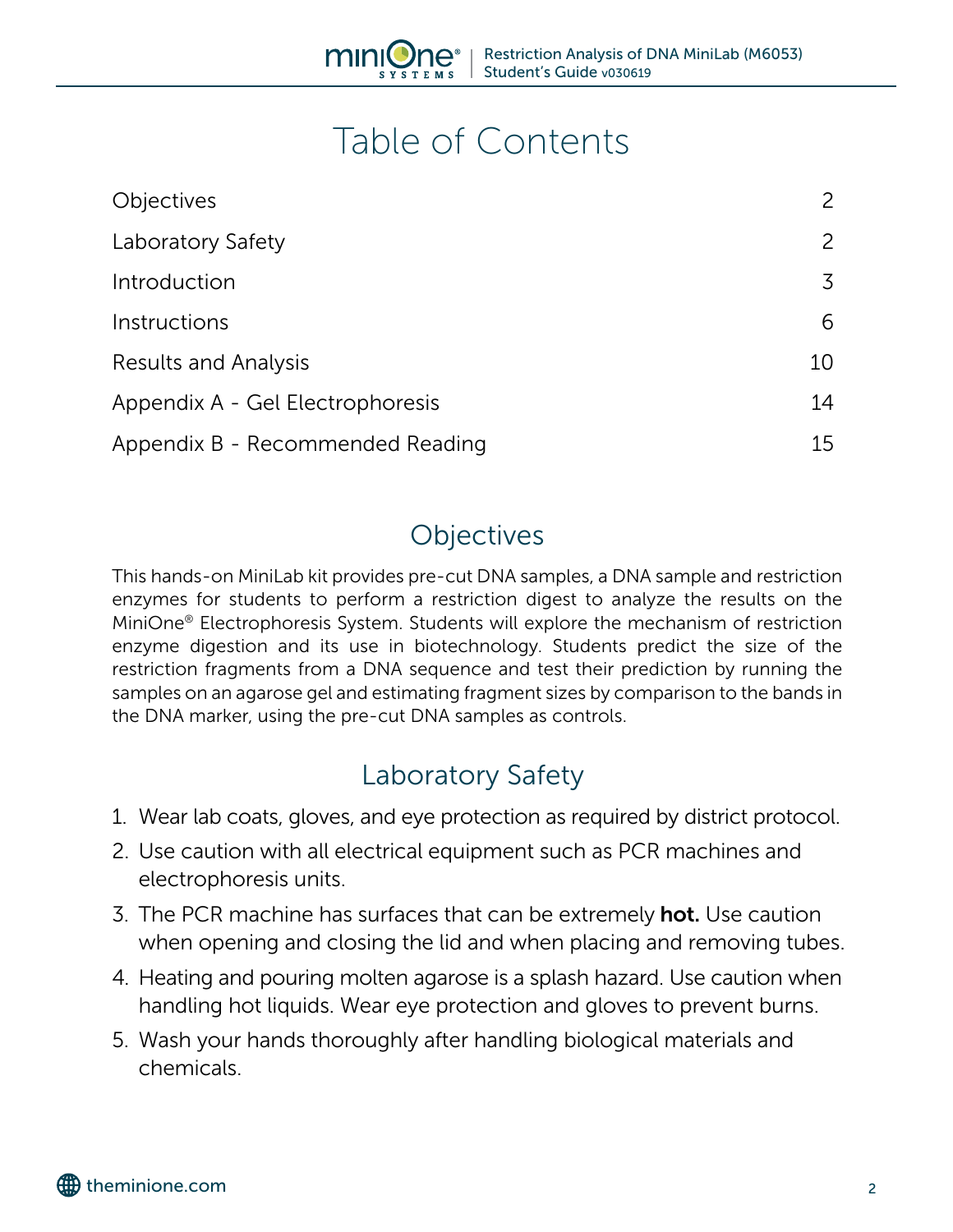

### Introduction

If you needed a short piece of string but all you had was a long one, what would you do? You would probably grab a pair of scissors and cut it to the length you needed. In a somewhat similar fashion, cells have mechanisms for cutting long strands of nucleic acid into shorter strands—a type of molecular scissors called restriction enzymes (endonucleases). There are several reasons why cells need to cut their DNA or RNA. You may recall that when the mRNA is originally transcribed it has regions called introns that are removed. During meiosis when homologous chromosomes pair up, the process of crossing over or recombination, requires cutting and swapping pieces of DNA. Bacteria cells can recognize and destroy foreign DNA by cutting it into pieces. It is this last example that you will learn more about in this lab.

When bacteriophages (viruses) infect bacteria, they insert a strand of nucleic acid into the bacteria. When this is DNA, the bacteria have special enzymes called restriction enzymes that can protect the cell by cutting up the viral DNA and render it useless. These enzymes can also be called endonucleases because they cut inside a stand of DNA ("endo"), they act on nucleic acid ("nucle"), and they are enzymes ("ases").

Each restriction enzyme has a specific site or sequence of base pairs that it recognizes called the restriction site. This is where the enzyme will cleave the DNA. Restriction sites are usually about six base pairs in length. For example, the restriction enzyme EcoRI only binds to GAATTC while the restriction enzyme EcoRV binds to only binds to GAGATC. Another characteristic of restriction sites is that the double stranded DNA is palindromic. You probably know what a palindrome is—a word that reads the same forward and backwards such as "racecar." Recall that DNA is antiparallel, meaning one strand runs 5' to 3' and the other strand runs 3' to 5'. To make a sequence palindromic, both strands of DNA will have the same sequence when read in the 5' to 3' direction. For example, the restriction site for EcoRI is 5'-GAATTC-3' making the complementary strand 3'-CTTAAG-5'. When reversed to be read from 5' to 3', the complementary strand reads 5'-GAATTC-3', identical to the restriction site for EcoRI (Figure 1).



CONSIDER THIS: Why do you think restriction sites are palindromic? How could it be beneficial for the cell?

ends—it can produce a 3' overhang, a 5' overhang, or a blunt end (Figure 2). The overhangs generated by the restriction enzymes are known as "sticky ends" because the bases are exposed and free to To cleave the DNA backbone, a restriction enzyme must catalyze two reactions, it must break a phosphodiester bond on one strand and break a phosphodiester bond on the other strand. Because the sequence of a restriction site is palindromic, the location of the cleavage of the phosphodiester bond is the same for both strands. As a result, restriction enzymes can produce one of three fragment complementary base pair (Figure 2). When there is no overhang it is called a blunt end.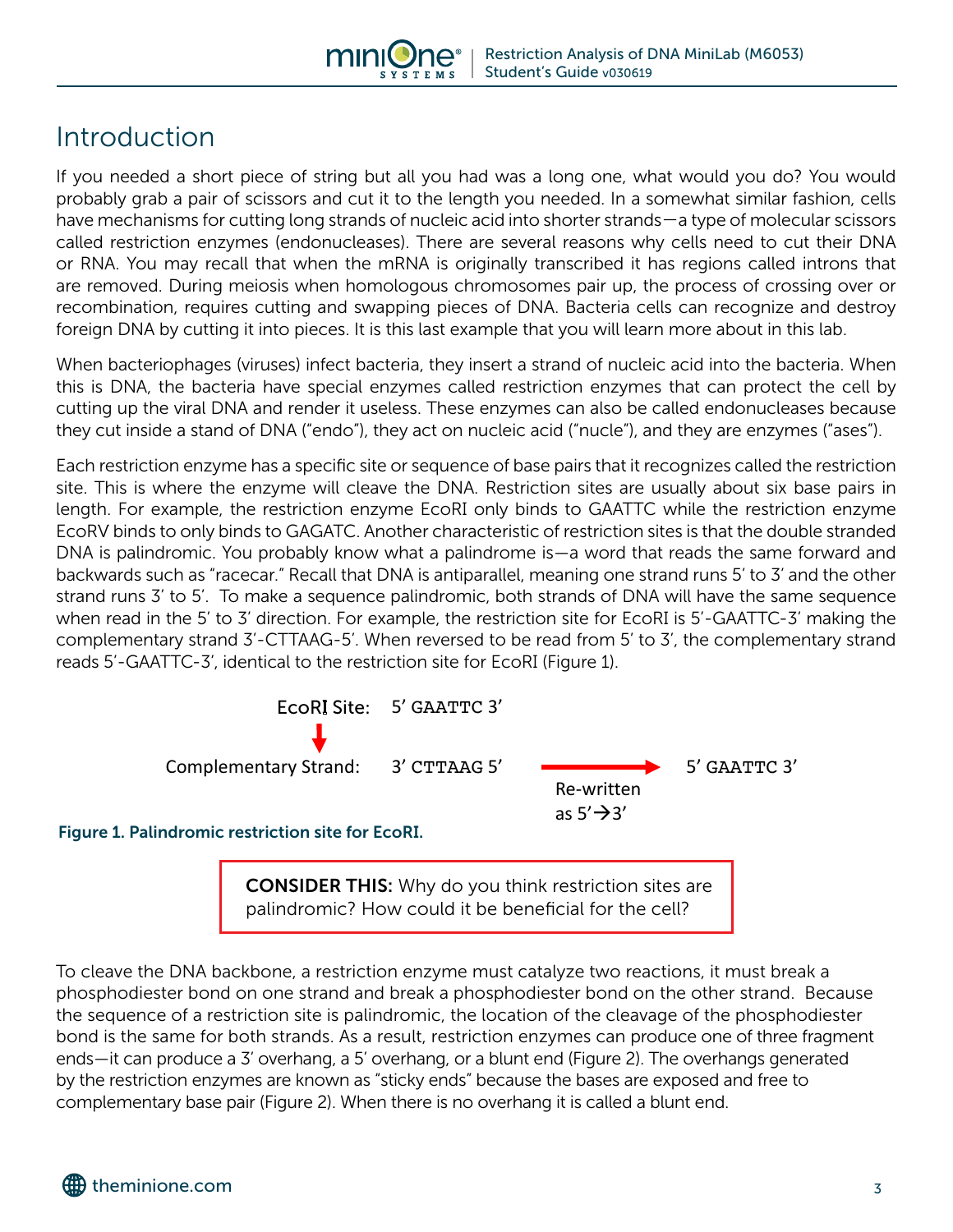

Figure 2. The restriction site for EcoRI is GAATTC and it cleaves right after the G on both strands (shown in red). The resulting fragment has a 5' overhang of 4 bases that are free to combine with complementary bases. The restriction site for EcoRV is GATATC and it cleaves between the TA on both strands leading to a cut straight across producing blunt ends. The restriction site for KpnI is GGTACC and it cleaves between CC on both strands giving 3' sticky ends.

The reaction of cleaving DNA with a restriction enzyme is called a restriction digest as the restriction enzyme is breaking the DNA into smaller parts. Because restriction enzymes will only recognize and cleave at a specific restriction site, a restriction digest will produce defined fragment lengths of DNA.

> CONSIDER THIS: How can scientists use restriction enzymes as tools for genetic research?

The discovery of restriction enzymes has revolutionized molecular biology and genetics. Because restriction enzymes recognize specific sequences of DNA and cleave the DNA backbone, scientists can digest DNA into smaller, discrete fragments to study. Additionally, with the use of DNA ligase, scientists can recombine cut DNA to continue to investigate the function of sections of DNA. This ability to digest DNA into discrete fragments and potentially put those fragments back together in unique combinations has opened the door for new exciting experiments that allow scientists to learn more about a specific gene, to create DNA profiles of individuals, to sequence the human genome and much more.

your results to a set of controls, samples for which the results are already known. By comparing your digested samples to the pre-digested samples, you will be able to identify the source of any errors in your In this lab you will digest a known fragment of DNA with two different restriction enzymes individually and in combination. From the DNA sequence and the sequences of the restriction sites, you will be able to predict the outcomes of these three reactions. You will then run your restriction digests on an agarose gel to determine whether your prediction was correct. We have also provided you with DNA samples that have already been digested with the restriction enzyme combinations you will be using. When doing a scientific experiment, especially one that you have not done before, it is often helpful to compare restriction digest.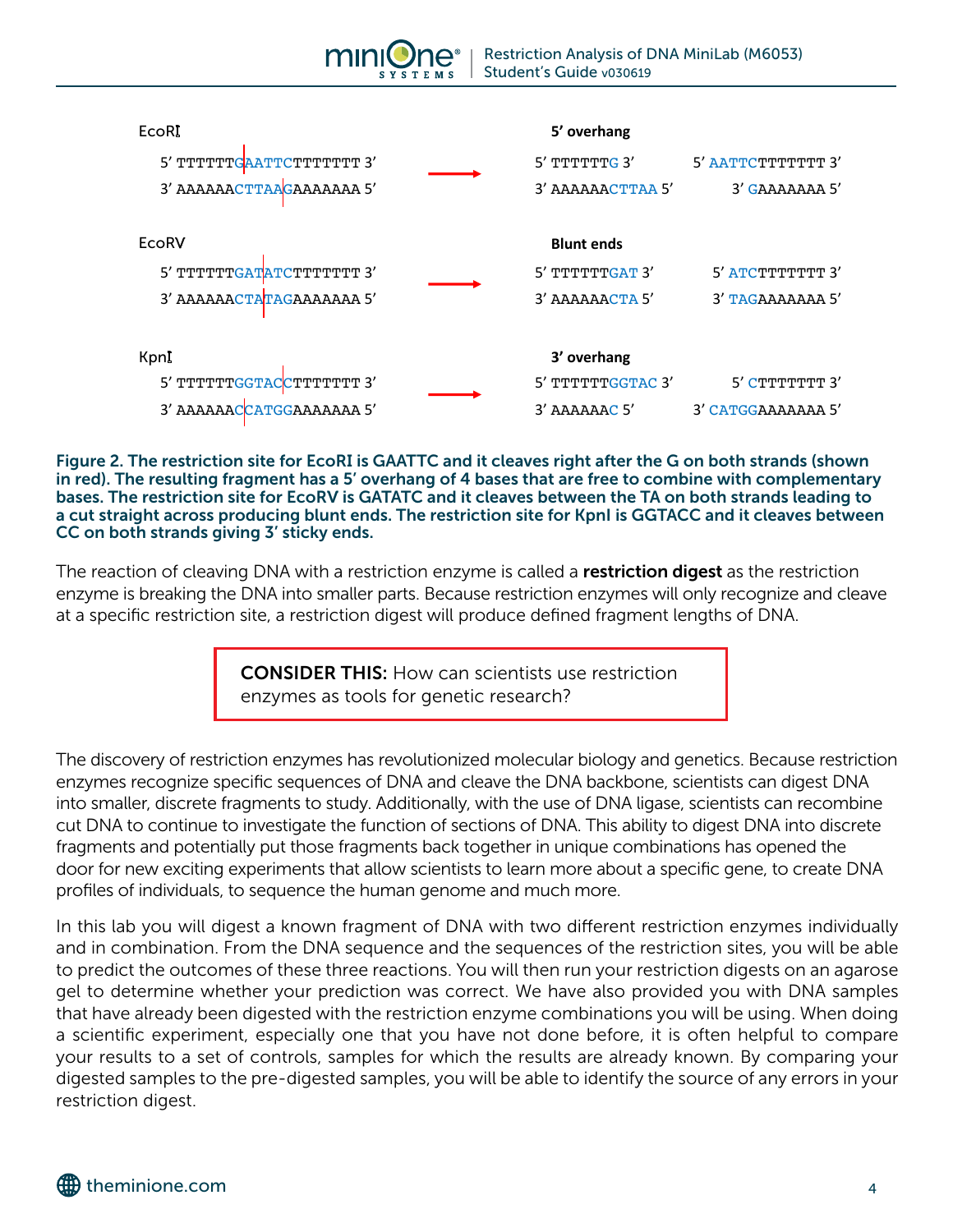

### Pre-Lab Questions

- 1. What are two functions of restriction enzymes?
- 2. What are two characteristics of restriction sites?
- 3. Shown below is a map of a DNA fragment highlighting the location of two EcoRV restriction sites.



- a. If this DNA fragment is digested with EcoRV and the resulting digestion products analyzed with gel electrophoresis, what sizes of bands would you observe?
- b. You next set up two experiments: In Experiment 1, the DNA fragment is digested with KpnI, and **Lane**  in Experiment 2, the DNA fragment is digested with both EcoRV and KpnI. You run the digestion products on a gel and observe the following pattern of bands. Using the information in the gel, producte on a get and observe the rettoring pattern or bands, being the imprinted<br>determine the location of the KpnI restriction site(s) on the original DNA fragment. nd<br>ion



theminione.com (858) 684-3190 info@theminione.com c. In the data above, why is Experiment 1 alone not sufficient to identify the restriction site(s) for KpnI?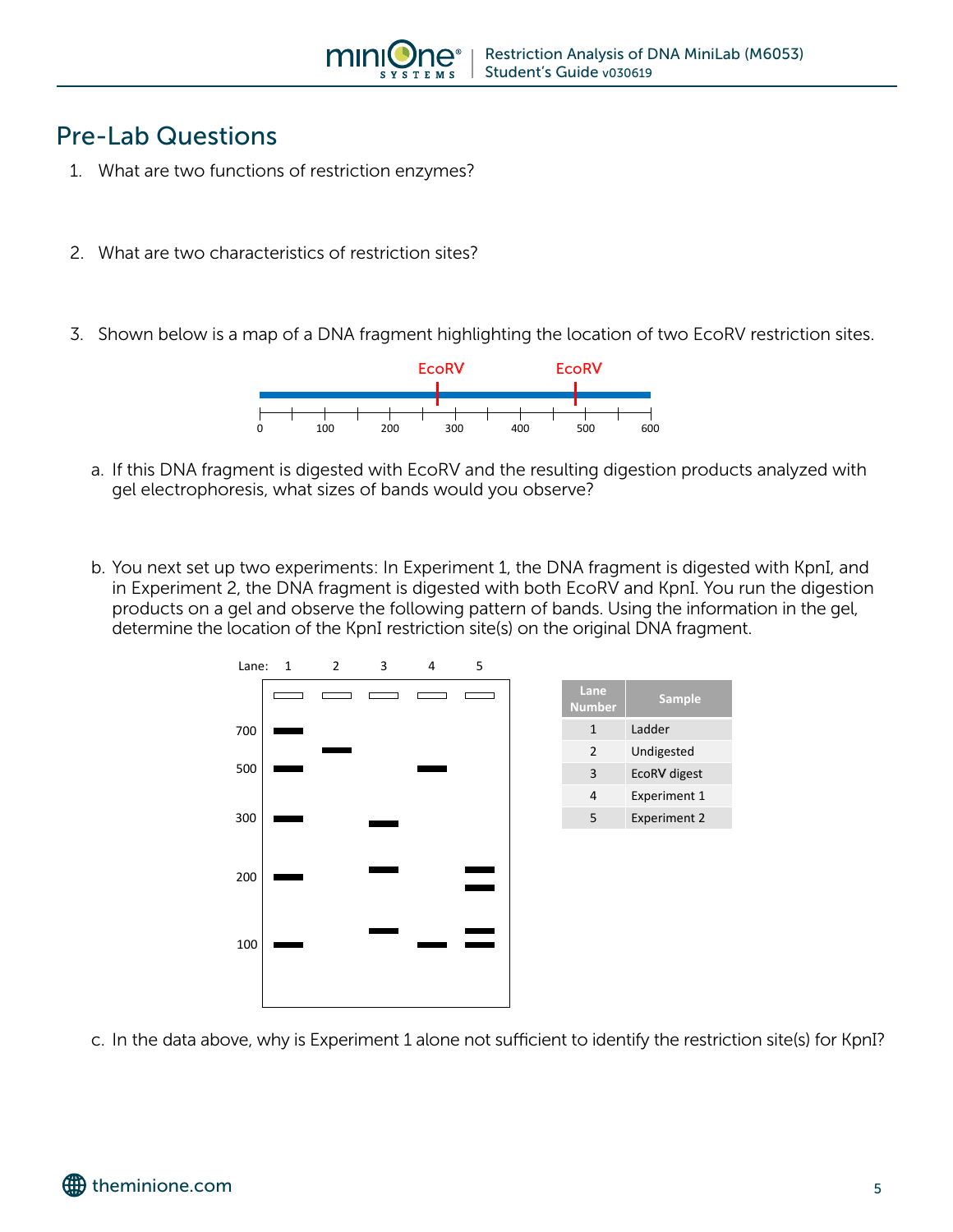### Day I: Set up and Run Restriction Digests, and Cast a MiniOne® Agarose Gel

#### Common workstations

- Benchtop microcentrifuge
- Microwave
- MiniOne® PCR System, or 2 water baths, one set to 37°C, and another set to 65°C
- Mobile device with MiniOne® PCR App
- Gloves, eye protection, lab coats

#### Student group workstations

- 0.2 mL PCR tubes if using MiniOne® PCR System, or microcentrifuge tubes if using a water bath, four per student group
- 2-20 μL micropipette
- Micropipette tips, at least 12 tips per student group
- Aliquoted restriction enzymes, DNA sample, enzyme dilution buffer, and 5X loading dye
- MiniOne® Casting System and GreenGel™ Cup
- PCR tube rack (optional)
- Waste container for tips and tubes
- Microcentrifuge tube rack (optional)
- Fine point permanent marker

#### Experimental Procedures

#### Part I: Set Up and Run your Restriction Digests

- 1. Check your workstation to make sure you have all of the materials listed above.
- 2. Label four PCR tubes with your group name and the sample # according to Table 1.
- 3. Set up your restriction digests by adding the reagents to the four tubes according to Table 1. (Use PCR tubes if the incubation is going to be in a thermal cycler or use microcentrifuge tubes if the incubation is going to be in a water bath.)

|                                  | Tube 1     | Tube 2     | Tube 3     | Tube 4     |
|----------------------------------|------------|------------|------------|------------|
| <b>DNA Sample</b>                | $10 \mu L$ | $10 \mu L$ | $10 \mu L$ | $10 \mu L$ |
| <b>Enzyme dilution</b><br>buffer | $10 \mu L$ | $5 \mu L$  | $5 \mu L$  |            |
| <b>EcoRV</b>                     |            | $5 \mu L$  |            | $5 \mu L$  |
| <b>NcoI</b>                      |            |            | $5 \mu L$  | $5 \mu L$  |
| <b>Total volume</b>              | $20 \mu L$ | $20 \mu L$ | $20 \mu L$ | $20 \mu L$ |

#### Table 1: Experimental setup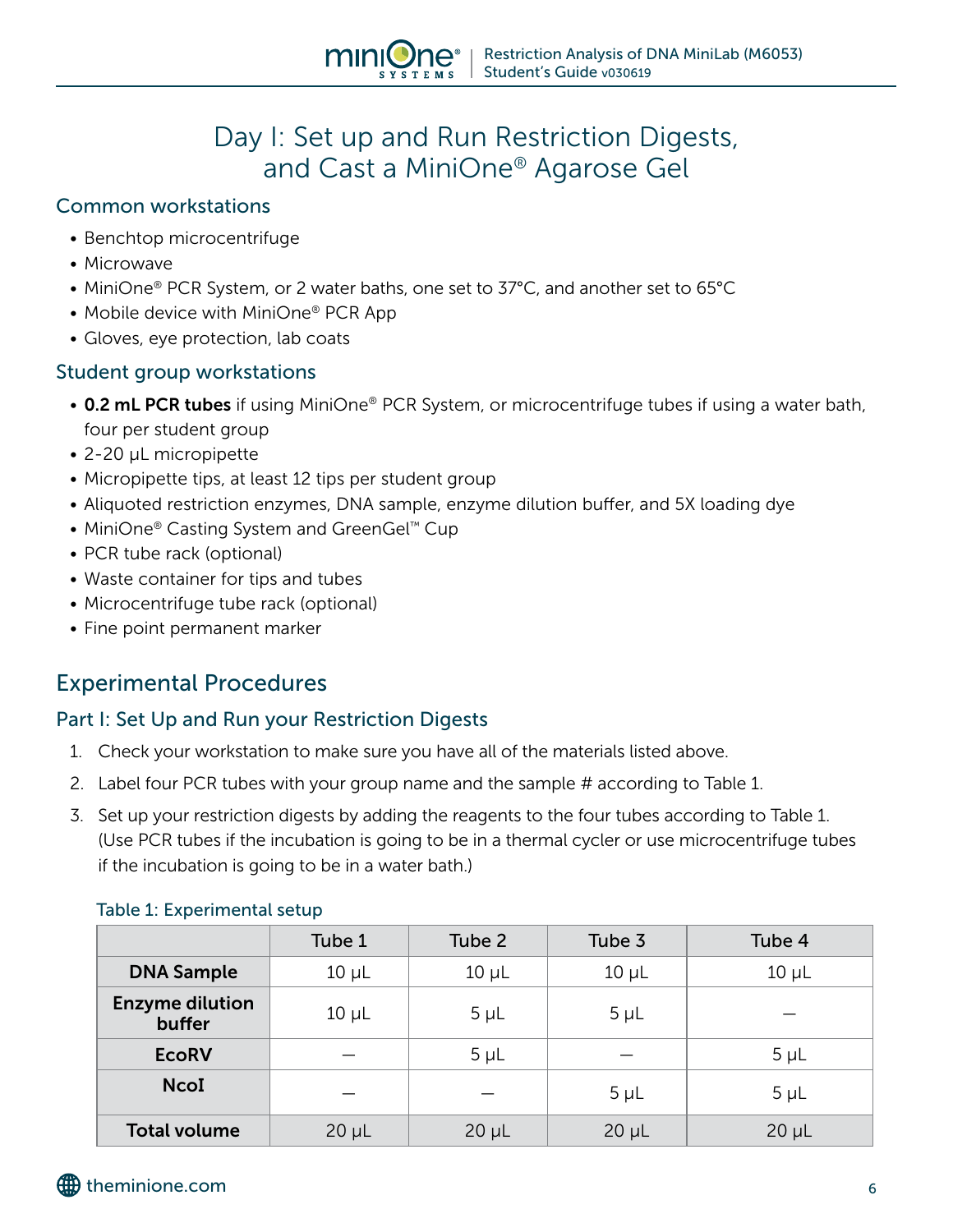- 4. Gently flick the tubes with your finger to mix the reagents. Centrifuge for 15 seconds at 8,000 RPM to bring the reagents to the bottom of the tubes.
- 5. Place your tubes in the MiniOne® PCR System and close the lid. Incubate the restriction digest at 37°C for 900 seconds using constant temperature mode on your MiniOne<sup>®</sup> PCR mobile app. Enter 4°C for the final incubation temperature. If you do not have a PCR system, a water bath set to 37°C can be used, incubating for 15 minutes.
- 6. While you are waiting for your digest, prepare the MiniOne® Agarose Gel (Part II).
- 7. When the 15-minute incubation is complete, use the constant temperature mode again to heat your samples to 65°C for 300 seconds. Enter 4°C for the final incubation temperature. A water bath set to 65°C can be used for this step as well, incubating for 5 minutes.
- 8. When the 65°C heating step is complete, remove your samples from the MiniOne® PCR System or water bath and return to your bench.
- 9. Add 5 μL of 5X Loading Dye to each of your tubes. Use a new micropipette tip when adding to each sample. Gently flick each tube with your finger to mix the dye with the samples. Centrifuge for 15 seconds at 8,000 RPM to bring the reagents to the bottom of the tubes.
- 10. Give your samples to your teacher for storage until the next lesson.

#### Part II: Cast a MiniOne® Agarose Gel

- 1. Follow your teacher's instructions to microwave the GreenGel™ Cup and pour your melted gel into the casting system. Use the 9-well side of the comb to cast your gel. Do not disturb the gel until it is solidified (10-15 minutes).
- 2. Carefully remove the comb from the gel. Remove the gel tray with the solidified gel from the casting stand. Wipe off any excess agarose from the bottom of the tray. Now you may store your gel in a light-proof container for Day 2. Remember to add a few drops of running buffer on top of the gel to keep the gel moist during storage.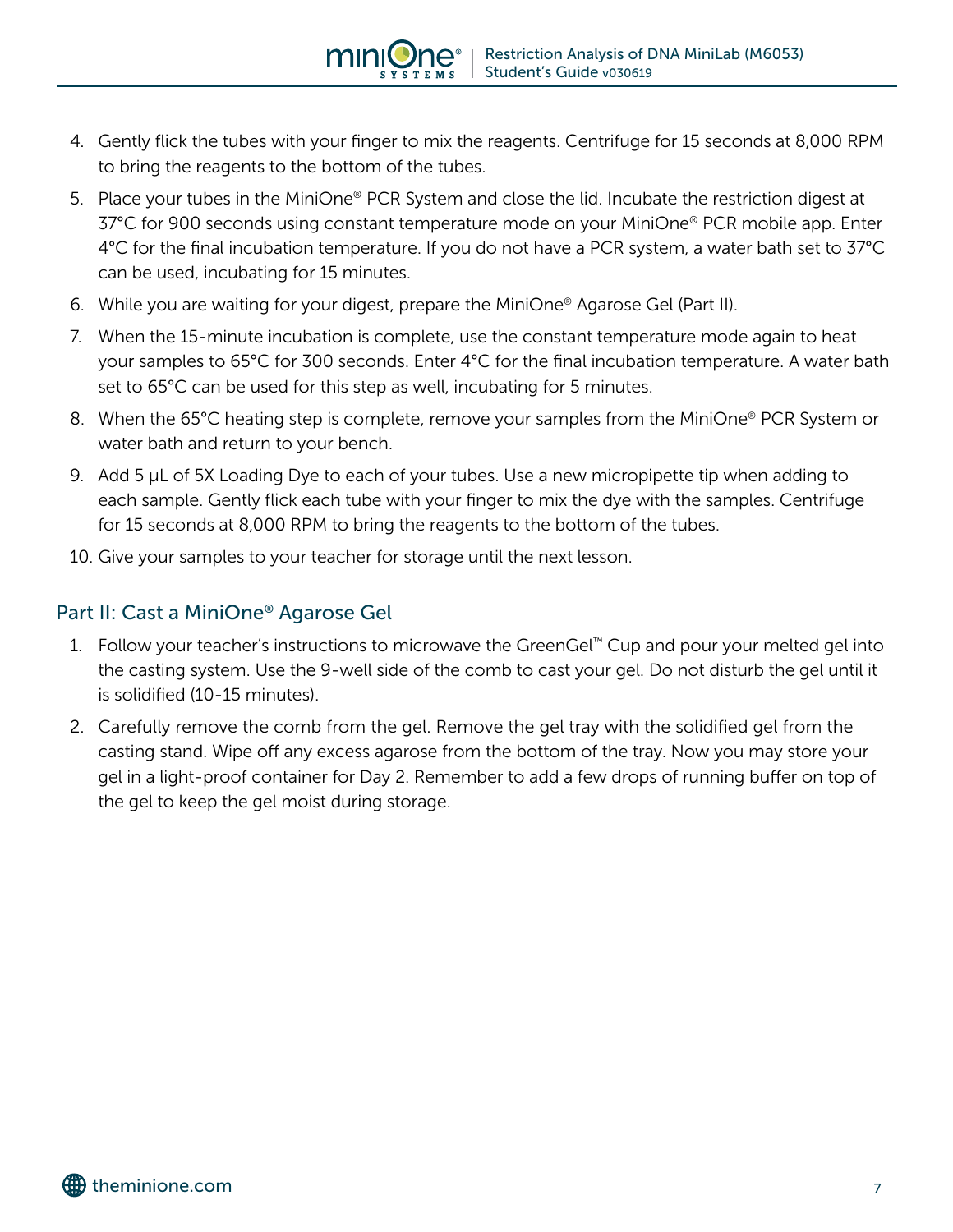### Day 2: Analyze Restriction Digests with Agarose Gel Electrophoresis

#### Set up common workstations

- Benchtop microcentrifuge
- Gloves, eye protection, lab coats

#### Set up student group workstations:

- 2-20 μL micropipette
- Universal fit micropipette tips, at least 5 tips per student group
- Aliquoted MiniOne® Universal Marker
- 8 DNA Samples (3 pre-digested DNA controls, 1 undigested DNA with loading dye, 4 experimental DNA samples)
- Aliquoted electrophoresis running buffer
- Gel tray with agarose gel in tray
- MiniOne® Electrophoresis System
- PCR tube rack (optional)
- Microcentrifuge tube rack (optional)
- Waste container for tips and tubes

#### Experimental Procedures

- 1. Connect the power supply to the back of the MiniOne® Electrophoresis carriage. Plug the power supply into the wall.
- 2. Ensure the black viewing platform is in the MiniOne® Gel Tank if it is not already installed. Place the gel and gel tray into the tank. Make sure the wells of the agarose gel are aligned with the marks on the platform on the negative end.
- 3. Place the tank with the gel into the carriage so the carbon electrodes are touching the gold rivets and the tank sits level with the carriage.
- 4. Measure 135 mL of TBE running buffer and pour into **one** side of the tank to push out the air, creating a nice even background without air bubbles or air trapped for imaging later. Pour the remaining buffer into the other side of the tank.
- 5. Turn on the low intensity blue light. Load 10 μL of each sample into one well of the gel. Make sure your group also loads 10 μL of the MiniOne® Universal DNA marker into one of the wells. Remember to use a new micropipette tip for each sample.

Use Table 2 on the next page to keep track of which samples were loaded into each well and which well contains the marker.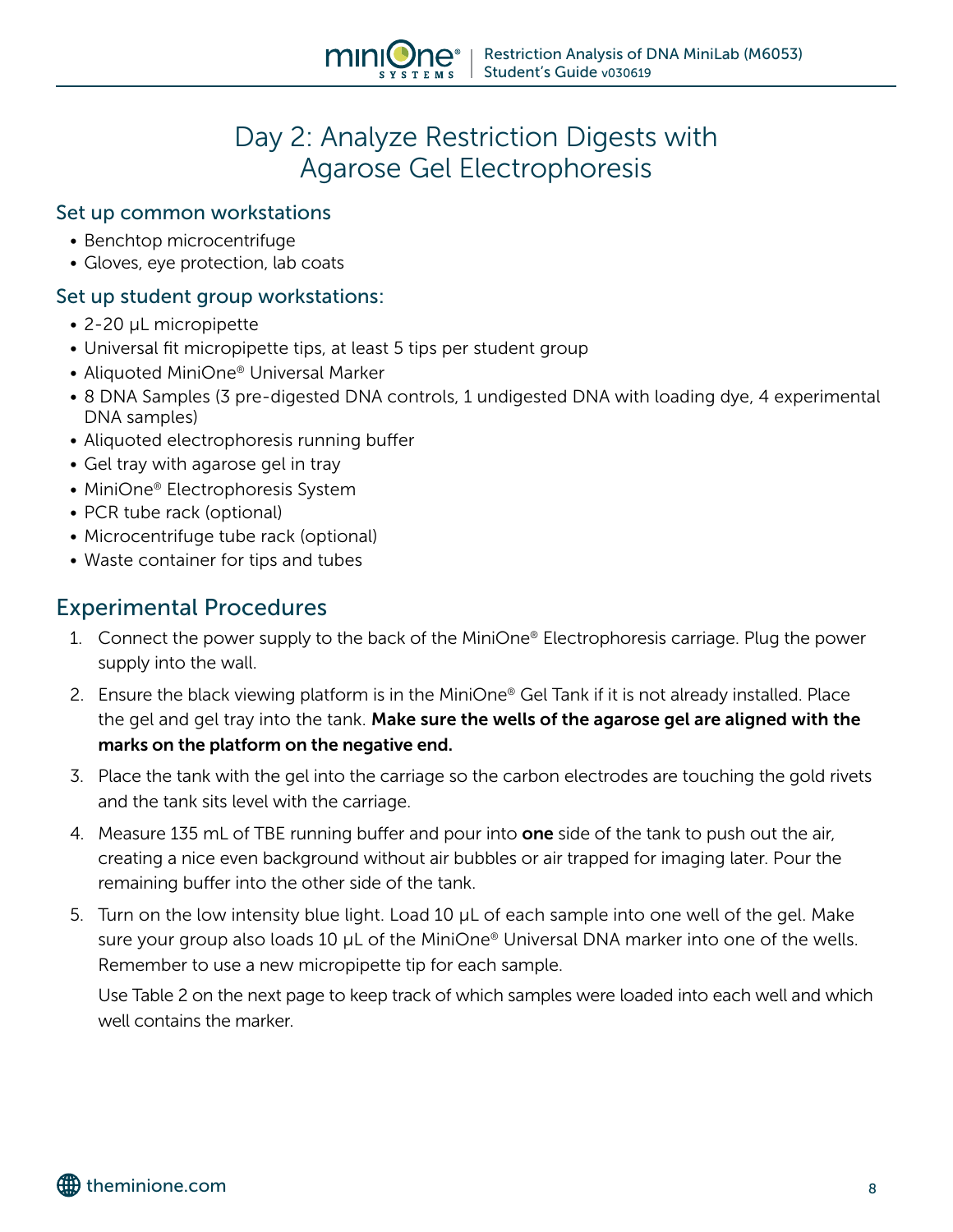

#### Table 2: Load samples according to the following:

|                         | Lane | Sample                                     |  |  |
|-------------------------|------|--------------------------------------------|--|--|
|                         | 1    | MiniOne Universal Marker                   |  |  |
|                         | 2    | Undigested DNA, untreated                  |  |  |
| Control<br>Samples      | 3    | Pre-digested DNA, EcoRV cut                |  |  |
|                         | 4    | Pre-digested DNA, NcoI cut                 |  |  |
|                         | 5    | Pre-digested DNA, double cut w/ EcoRV+NcoI |  |  |
|                         | 6    | Undigested DNA, incubated w/o enzymes      |  |  |
| Experimental<br>Samples | 7    | <b>EcoRV</b> cut                           |  |  |
|                         | 8    | <b>NcoI</b> cut                            |  |  |
|                         | 9    | Double cut w/EcoRV+NcoI                    |  |  |

- 6. Once the gel is loaded with all samples, do not move it. Place the orange photo hood on the carriage and press the power button once to start the run. The green light next to the power button will turn on to indicate that the gel is running. Allow the gel to run for 30 minutes or until the bands have clearly separated.
- 7. At the end of the run, turn off the power by pressing the power button again. The green light will turn off.
- 8 Turn on the high intensity blue light and use your phone or camera to take a picture of your gel. Sketch or paste a picture of your gel on the Gel Analysis Worksheet.
- 9. Draw the restriction map of the amplicon for EcoRV and NcoI.
- 10. If you did not have the sequence and could not use character count how else might you estimate the number of base pairs in each fragment?
- 11. What is the purpose of the two undigested DNA controls?
- 12. Why is it beneficial to have precut DNA controls?

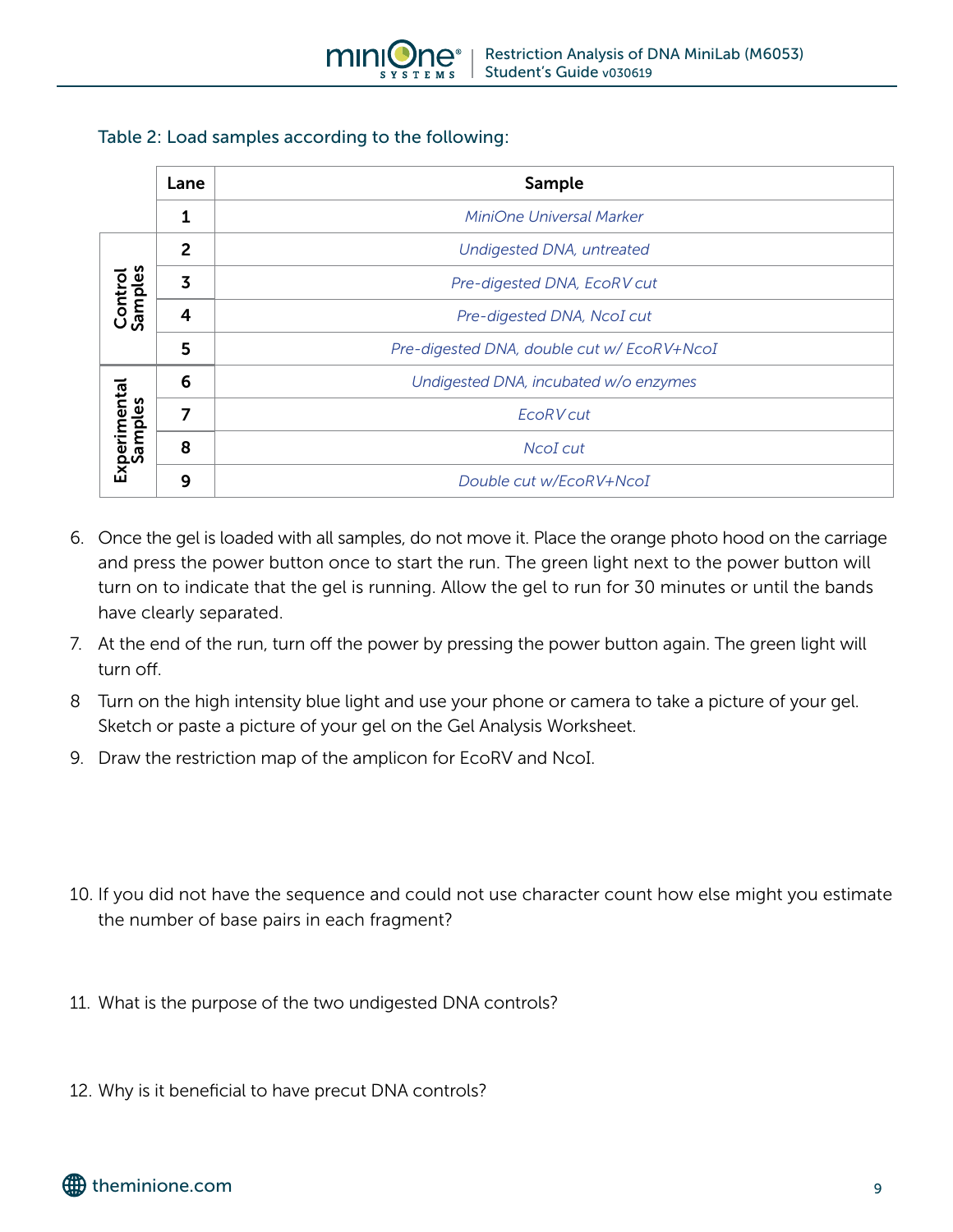

# Gel Analysis Worksheet

Directions: After running the DNA samples on the gel, record an image of the gel and draw the results or tape the image on the template below:

| 1 2 3 4 5 6 7 8 9 | $\sim 10^{11}$ m $^{-1}$ |
|-------------------|--------------------------|
|                   |                          |
|                   |                          |
|                   |                          |
|                   |                          |

| Lane 1: $\qquad \qquad$ |
|-------------------------|
|                         |
|                         |
|                         |
|                         |
|                         |
|                         |
|                         |
|                         |

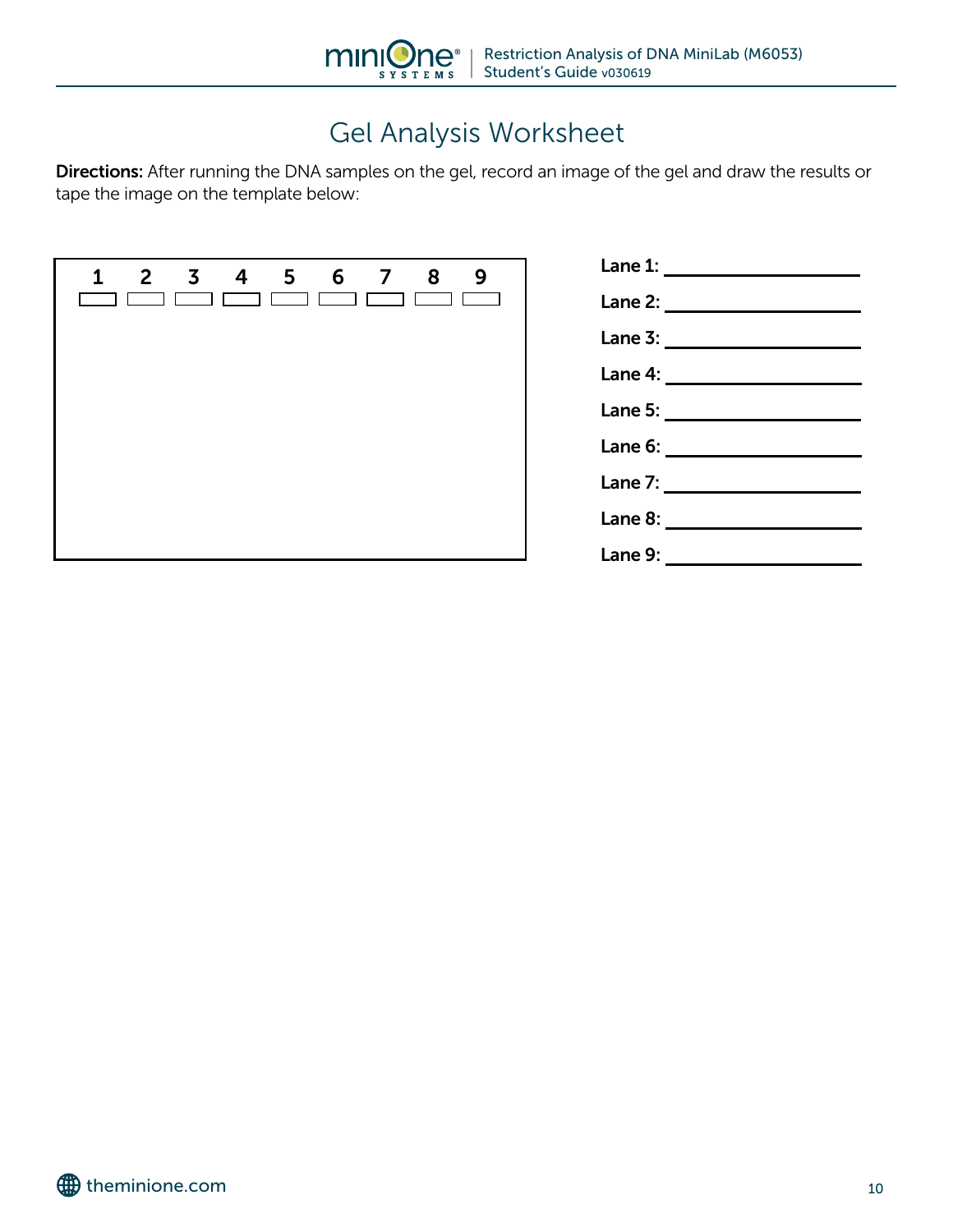#### Analysis Activity - Predicting restriction fragment sizes

- 1. Open the accompanying document "M6051-plasmid-sequence.docx". This is the entire sequence of one strand of a plasmid containing the DNA sequence of interest in the 5'->3' direction. Copy and paste this sequence into a word document. Google Docs and other word processors will work just as well, but the screenshots below assume that you are using MS Word.
- 2. Under the **Review** tab, click the **Word Count** button to find the number of characters in the document. This is the number of base pairs in the plasmid.

**SVSTEMS** 



3. Next, you will find the length of the DNA fragment supplied with this lab, that was cut with the restriction enzymes EcoRV and NcoI and its location in the plasmid. This DNA fragment was amplified with PCR from the above plasmid by using the following forward and reverse primers.

| <b>Forward primer</b>        | <b>Reverse primer</b>        |
|------------------------------|------------------------------|
| 5'- GCATTGTTTGGTAGGTGAGAG-3' | 5'- CAGCTATGACCATGATTACGC-3' |

4. We have only given you the sequence of one strand of DNA from the plasmid. Recall that primers bind to complementary sequences in both strands and orient in opposite directions:

theminione.com (858) 684-3190 info@theminione.com 5'-AGATCGATGTAGCTAGTGTAGCTAGCTGATGCTGATGCATGTAGCTAGCT-3'  $M_{\rm H}$  a registered trademark of  $C_{\rm H}$  is a trademark of  $B_{\rm H}$  is a trademark of  $B_{\rm H}$ 3'-ATCGAT-5'

 $5'$ -TCGATG-3'-

3'-TCTAGCTACATCGATCACATCGATCGACTACGACTACGTACATCGATCGA-5'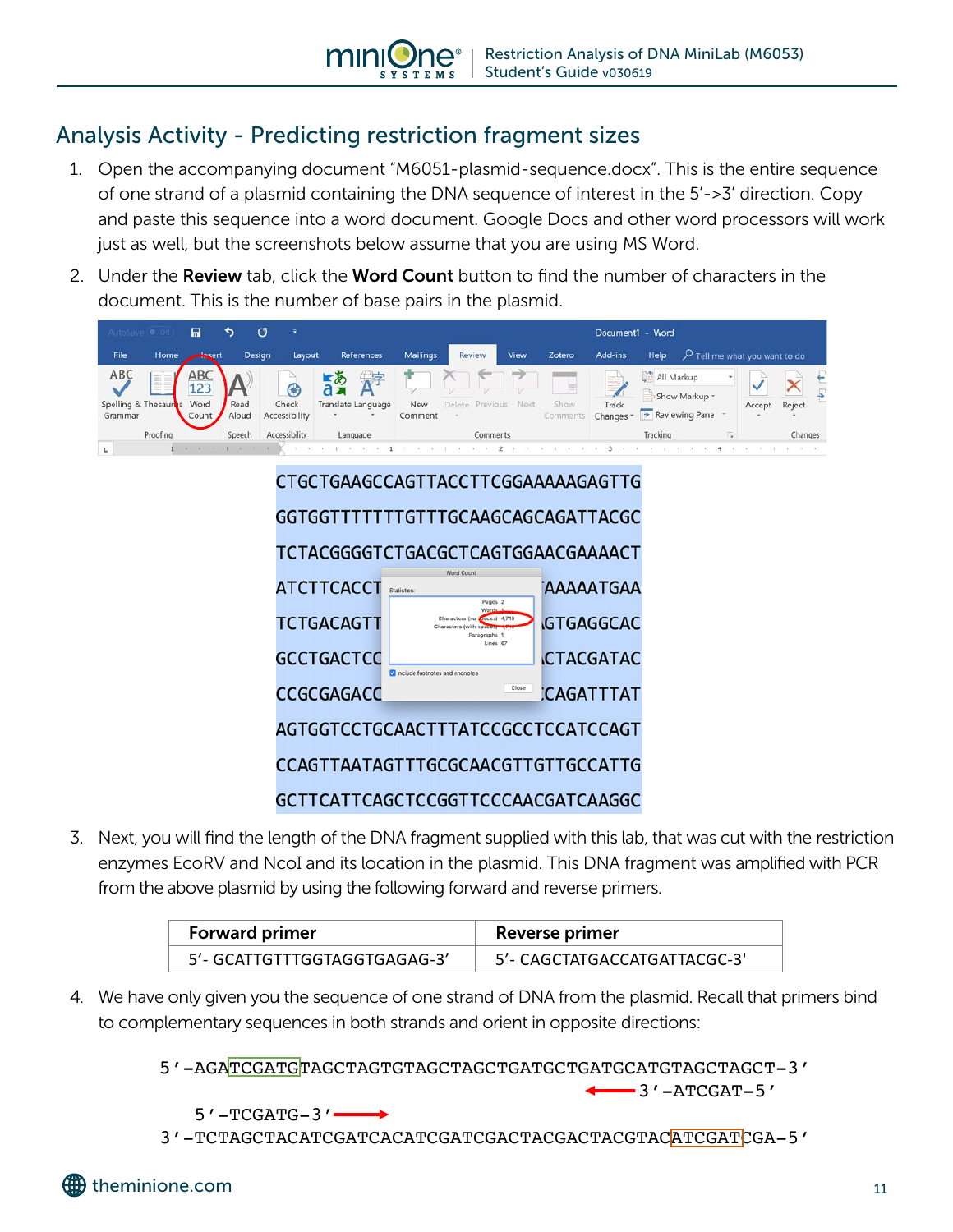- 5. The sequence of the forward primer is found within the strand we have given you. Use the **Find** feature in word to locate the binding site of the forward primer by typing **Ctrl+F** on your keyboard. Enter the sequence of the forward primer (just the nucleotides) into the dialog box and click find. The match for the primer sequence in the document should be highlighted. Mark this location by underlining the highlighted sequence.
- 6. We are now going to find the binding site for the reverse primer. This is a bit trickier. The sequence of the reverse primer is found within the complementary strand of the genome which we have not given you. Therefore, you will need to search for the reverse complement of the reverse primer sequence. Use the space below the reverse primer sequence above to write down its reverse complement.
- 7. Use the **Find** feature in word to find this sequence in the genome. Mark this location by underlining the highlighted sequence.
- 8. The region between the primer binding sites (including the primers themselves) is the region that is amplified by PCR to create the fragment we cut with restriction enzymes. Highlight this entire sequence and use the Word Count feature as above to find the number of characters in this sequence. Record the length of the PCR fragment below.
- 9. Copy and paste this sequence into a new document since we will only be looking for restriction sites within this region.
- 10. The recognition sequences (restriction sites) for the restriction enzymes we used to cut the fragment are listed below.

| <b>EcoRV</b>       | <b>NcoI</b>          |
|--------------------|----------------------|
| GAT ATC<br>CTA TAG | C CATG G<br>G GTAC C |

- 11. Use the Find function again to find the locations of all the EcoRV recognition sequences within the region. Mark the recognition sequence by highlighting or changing the text to a different color.
- 12. Use Table 2 below to record the number of fragments and their expected sizes produced by cutting with EcoRV.
- 13. Repeat steps 11 and 12 for NcoI and use a distinct color to mark the text.
- 14. Now that you have the restriction sites for both enzymes marked on your sequence, determine the sizes of fragments you would expect for the double digest and record on Table 2.

### Table 2: Record which sample are loaded into each well.

| <b>Restriction Enzyme</b> | # of fragments | Sizes of fragments |
|---------------------------|----------------|--------------------|
| <b>FCORV</b>              |                |                    |
| Ncol.                     |                |                    |
| $EcoRV + NcoI$            |                |                    |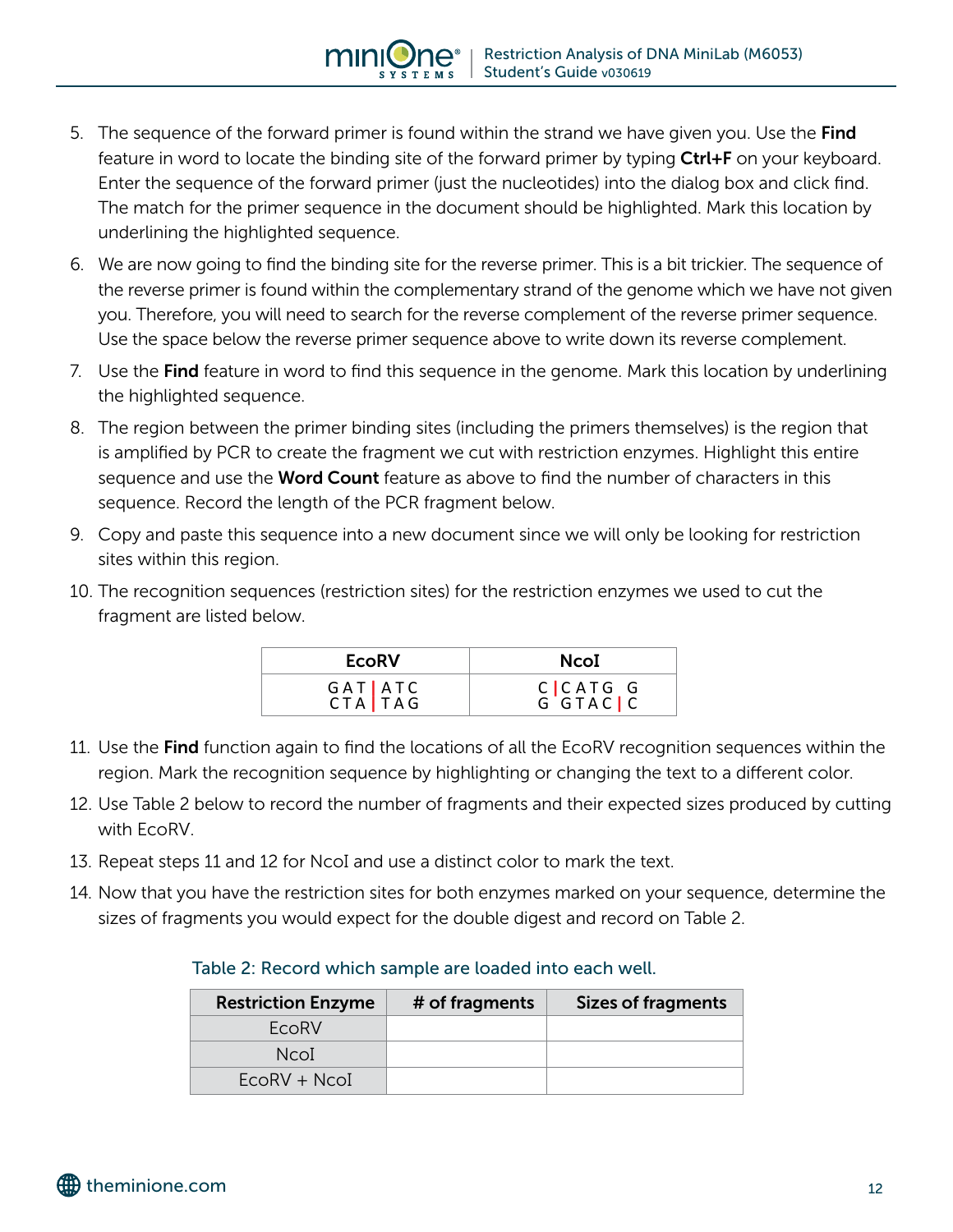15. Use the template below to sketch the expected results for both single digests and the double digest. Also include lanes on your gel for the undigested fragment and the MiniOne® Universal DNA Marker (200, 400, 600, 800, 1000, 2000, 3000, 6000, and 10000 bp).

| 1<br>$2 \overline{3}$<br>5 6<br>9<br>$\overline{4}$<br>8<br>$\overline{7}$ | Lane 1:   |
|----------------------------------------------------------------------------|-----------|
|                                                                            | Lane 2:   |
|                                                                            | Lane 3:   |
|                                                                            | Lane 4:   |
|                                                                            | Lane 5:   |
|                                                                            | Lane $6:$ |
|                                                                            | Lane 7:   |
|                                                                            | Lane $8:$ |
|                                                                            |           |
|                                                                            | Lane 9:   |

- 16. Compare the fragment sizes you calculated to the experimental results of your restriction digest. Was your prediction correct? If you have not run your gel yet, keep the above information to compare to your gel analysis results.
- 17. When your gel run is finished compare the results of your restriction digest to the lanes with the pre-cut controls. Are the sizes of the bands the same? If not, what do you think could account for the difference?
- 18. Save the word document with the fragment you marked up under a new name on your computer.
- theminione.com (858) 684-3190 info@theminione.com 19. Challenge Question: If you had discovered a new restriction enzyme, describe the steps you would follow to determine the sequence of its restriction site.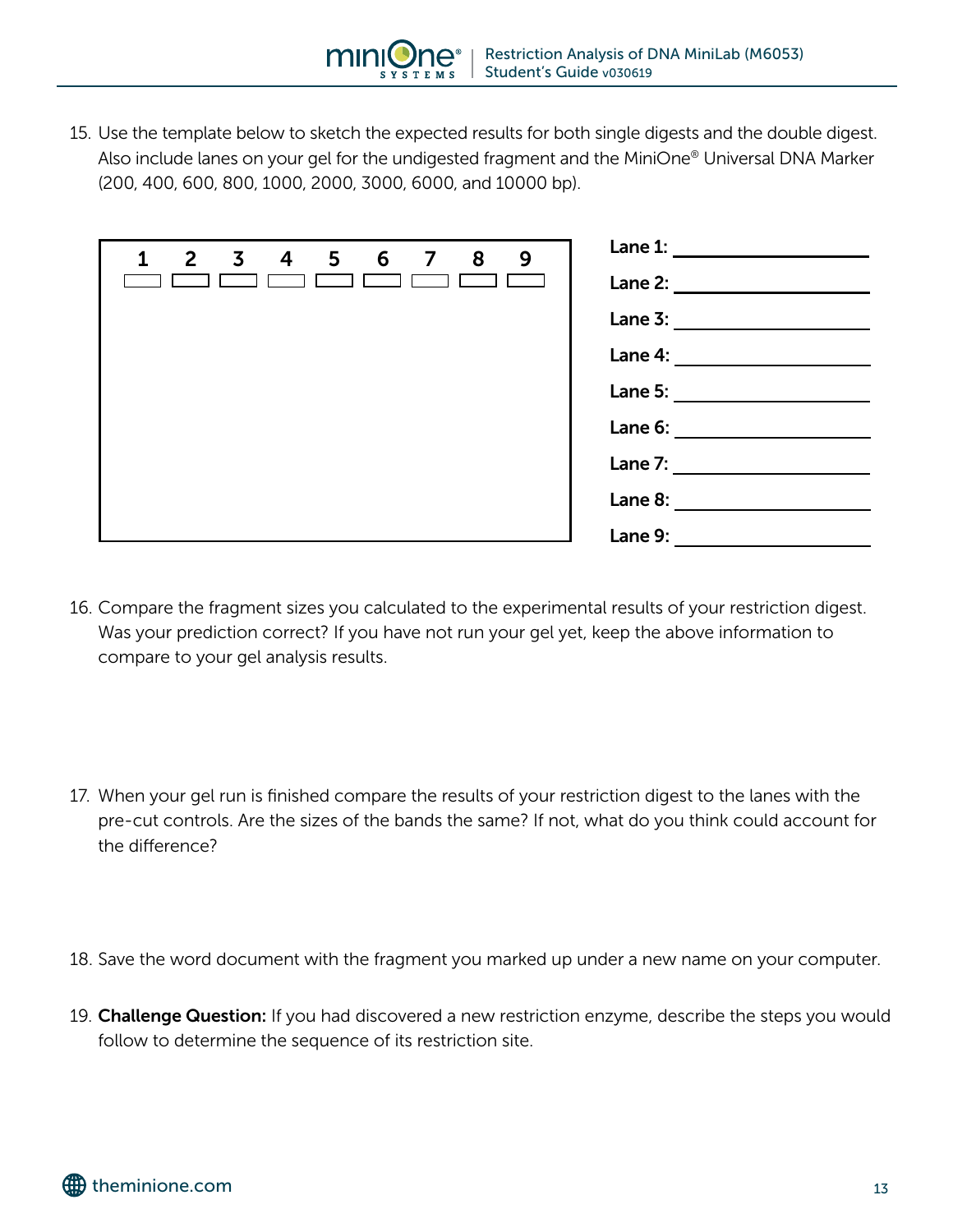# Appendix A - Gel Electrophoresis

**SVSTEMS** 

Gel electrophoresis is a technique used in many areas of science to analyze the components of complex chemical mixtures. Mixtures of DNA, RNA, proteins, or dyes can be separated into their individual components based on molecular size and electrical charge using a separation matrix within an electric field.

The gel used in gel electrophoresis is a tangle of polymers forming a three-dimensional matrix with water-filled pores through which molecules migrate. A higher density of polymers creates smaller pores. Like the holes in a sieve or colander, the size of the pores must be the appropriate size for the molecules being separated. Gels can be made from different substances depending on the application. One of the most commonly used and effective materials is agarose, a polymer extracted from seaweed. Agarose gels are formed (or cast) by pouring molten (melted) agarose into a tray where it solidifies into the desired shape as it cools. A comb is placed while the agarose is molten and then removed after it solidifies to create wells where the samples are loaded.

After the gel solidifies it is placed in an electrically conductive buffer between parallel positive  $(\oplus$  anode) and negative  $(\ominus$  cathode) electrodes. A voltage is applied between the electrodes, creating a uniform electric field within the gel. Molecules in the wells begin to move under the influence of the electric field: positively charged molecules migrate toward the  $\ominus$  cathode and negatively charged molecules migrate toward the  $\oplus$  anode.DNA carries a net negative charge and will migrate toward the anode.

The speed of a molecule's movement in an electric field is determined by the strength of its electric charge relative to its molecular weight. This is quantified as the charge to mass ratio. Speed of movement within a gel is also influenced by the size of the molecule relative to the pores in the gel. The polymers in the gel are like an obstacle course: smaller molecules maneuver easily through the pores, traveling faster and farther than large, bulky molecules. However, a large molecule can move faster through a gel than a smaller molecule when the strength of its charge relative to its mass is significantly higher. Shape can also affect how a molecule moves through the gel. Long spaghetti-like molecules will move slower than compact molecules, which slip easily through the pores. Molecules of the same size, shape, and charge will move together and form a distinct band. If multiple types of molecules are present in the sample, they will separate from each other and each will form a distinct band.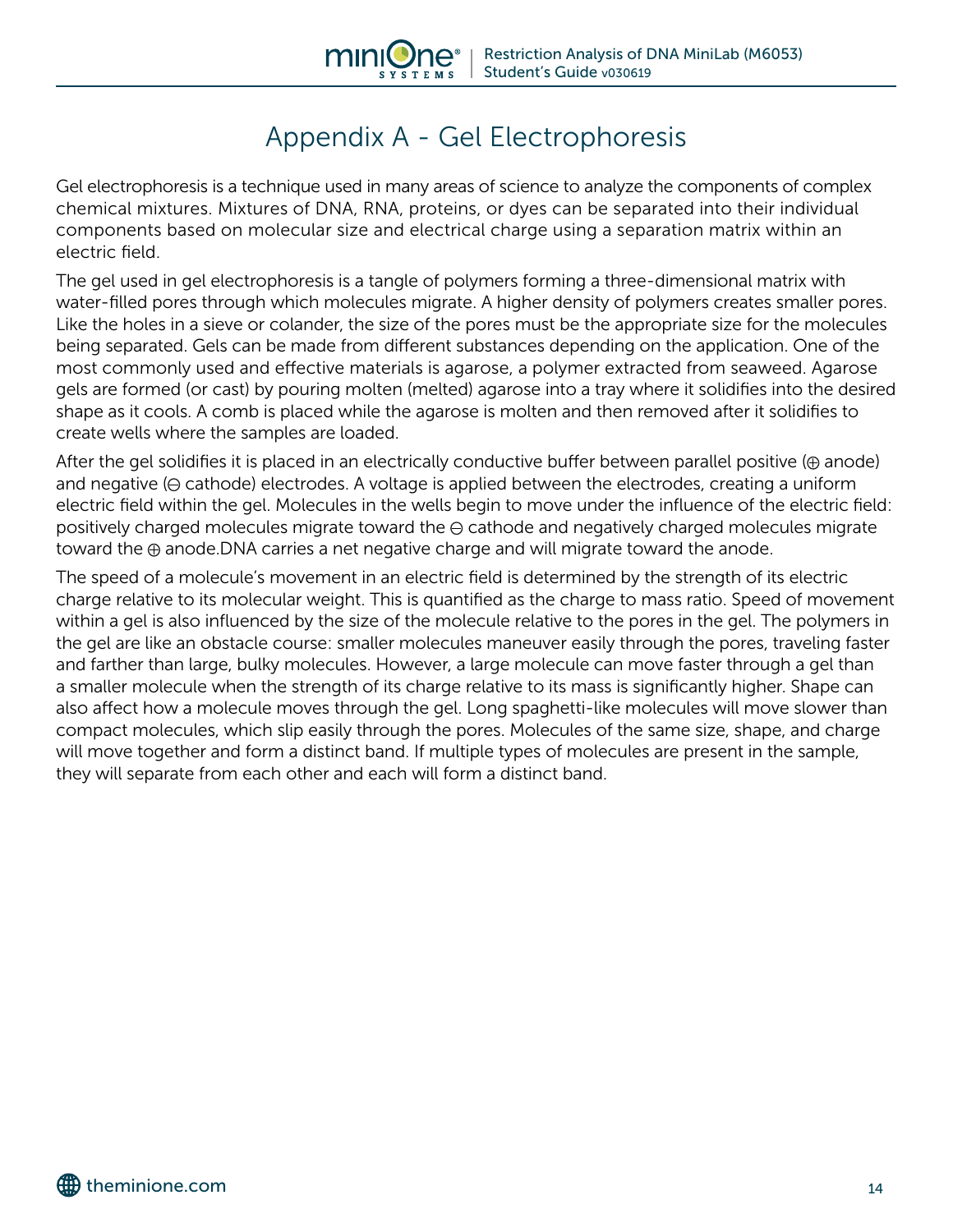

# Appendix B - Recommended Reading

Scitable by Nature Education: Background reading about Restriction Enzymes https://www.nature.com/scitable/topicpage/restriction-enzymes-545

Explanation of palindromic restriction sequences, from Science Primer http://scienceprimer.com/palindromic-sequences

3D Animation of a restriction enzyme binding and cutting DNA from DNA Learning Center https://www.dnalc.org/view/15488-Restriction-digest-3D-animation-with-no-audio.html

DNA electrophoresis sample loading: Video from Kirkwood Community College showing proper technique and some common mistakes: https://www.youtube.com/watch?v=tTj8p05jAFM